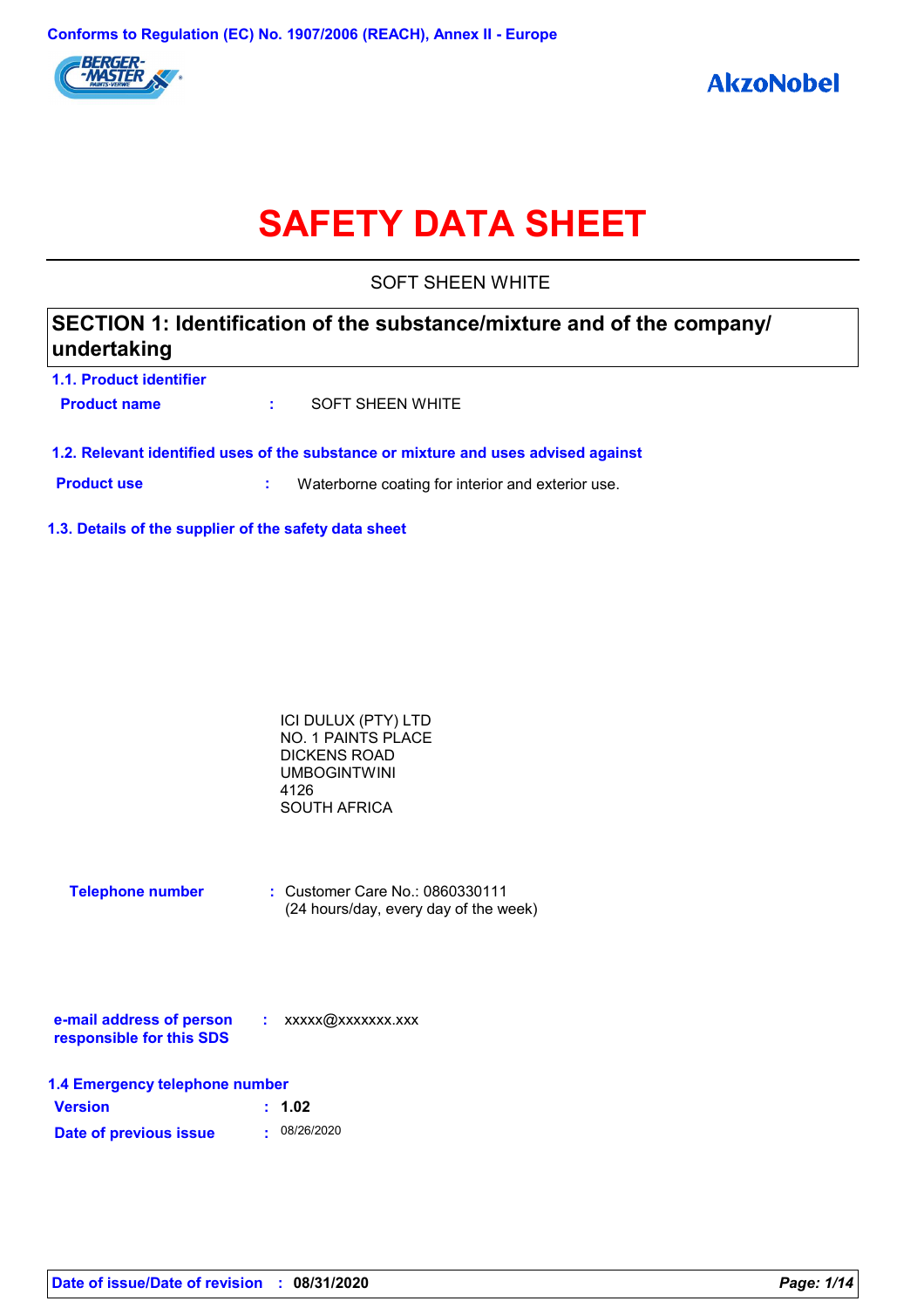### **SECTION 2: Hazards identification**

| 3LV HUN 4. Hazarus Iuthunuationi                                                          |  |  |  |  |
|-------------------------------------------------------------------------------------------|--|--|--|--|
| 2.1 Classification of the substance or mixture                                            |  |  |  |  |
| : Mixture                                                                                 |  |  |  |  |
| <b>Classification according to Regulation (EC) No. 1272/2008 [CLP/GHS]</b>                |  |  |  |  |
| The product is classified as hazardous according to Regulation (EC) 1272/2008 as amended. |  |  |  |  |
| $.0\%$                                                                                    |  |  |  |  |
| $: 0\%$                                                                                   |  |  |  |  |
| See Section 16 for the full text of the H statements declared above.                      |  |  |  |  |
| See Section 11 for more detailed information on health effects and symptoms.              |  |  |  |  |
|                                                                                           |  |  |  |  |

| 2.2 Label elements       |  |
|--------------------------|--|
| <b>Hazard pictograms</b> |  |

**Signal word :**

| Warning |
|---------|

| <b>Hazard statements</b>                                                                                                                                        | : H317 - May cause an allergic skin reaction.<br>H412 - Harmful to aquatic life with long lasting effects.                   |
|-----------------------------------------------------------------------------------------------------------------------------------------------------------------|------------------------------------------------------------------------------------------------------------------------------|
| <b>Precautionary statements</b>                                                                                                                                 |                                                                                                                              |
| <b>General</b>                                                                                                                                                  | : P102 - Keep out of reach of children.<br>P101 - If medical advice is needed, have product container or label at hand.      |
| <b>Prevention</b>                                                                                                                                               | : P262 - Do not get in eyes, on skin, or on clothing.                                                                        |
| <b>Response</b>                                                                                                                                                 | : P312 - Call a POISON CENTER or doctor/physician if you feel unwell.                                                        |
| <b>Storage</b>                                                                                                                                                  | Not applicable.                                                                                                              |
| <b>Disposal</b>                                                                                                                                                 | : P501 - Dispose of contents and container in accordance with all local, regional,<br>national or international regulations. |
| <b>Hazardous ingredients</b>                                                                                                                                    | : $C(M)IT/MIT(3:1)$<br>methylisothiazolinone                                                                                 |
|                                                                                                                                                                 | Warning! Hazardous respirable droplets may be formed when sprayed. Do not<br>breathe spray or mist.                          |
| <b>Annex XVII - Restrictions</b><br>on the manufacture,<br>placing on the market and<br>use of certain dangerous<br>substances, mixtures and<br><b>articles</b> | : Not applicable.                                                                                                            |
| <b>Special packaging requirements</b>                                                                                                                           |                                                                                                                              |
| <b>Containers to be fitted</b><br>with child-resistant<br>fastenings                                                                                            | : Not applicable.                                                                                                            |
| <b>Tactile warning of danger : Not applicable.</b>                                                                                                              |                                                                                                                              |
| <b>2.3 Other hazards</b>                                                                                                                                        |                                                                                                                              |
| Other hazards which do<br>not result in classification                                                                                                          | : None known.                                                                                                                |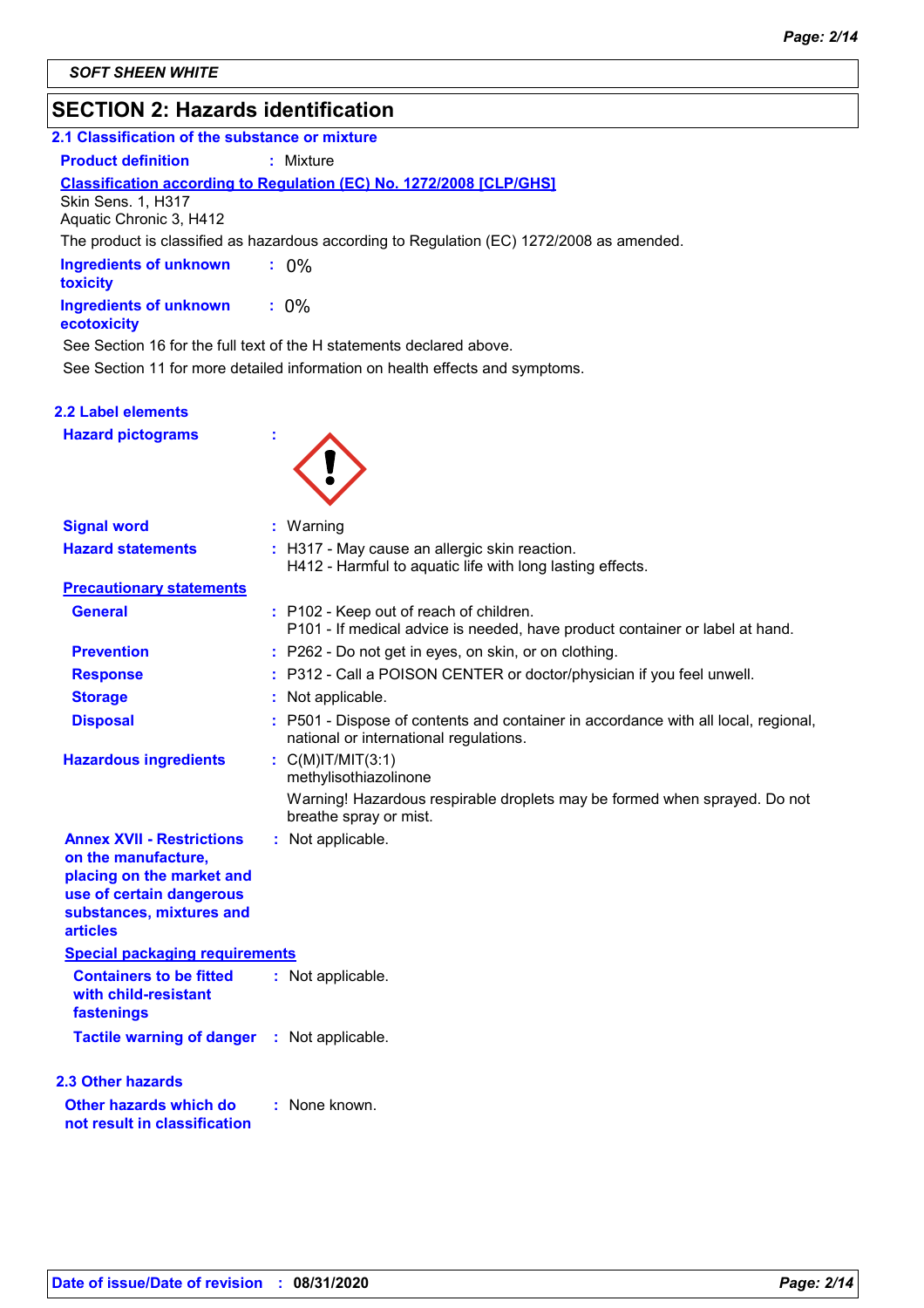### **SECTION 3: Composition/information on ingredients**

|                                | <b>Identifiers</b>                                                        |               |                                                                                                                                                                                                                           |             |
|--------------------------------|---------------------------------------------------------------------------|---------------|---------------------------------------------------------------------------------------------------------------------------------------------------------------------------------------------------------------------------|-------------|
| <b>Product/ingredient name</b> |                                                                           | $\frac{9}{6}$ | <b>Regulation (EC) No.</b><br>1272/2008 [CLP]                                                                                                                                                                             | <b>Type</b> |
| $C(M)$ IT/MIT $(3:1)$          | REACH #:<br>01-2120764691-48<br>CAS: 55965-84-9<br>Index:<br>613-167-00-5 | < 0.025       | Acute Tox. 3, H301<br>Acute Tox. 2, H310<br>Acute Tox. 2, H330<br>Skin Corr. 1C, H314<br>Eye Dam. 1, H318<br>Skin Sens. 1A, H317<br>Aquatic Acute 1, H400 (M=100)<br>Aquatic Chronic 1, H410 (M=100)                      | $[1]$       |
| ethanediol                     | EC: 203-473-3<br>CAS: 107-21-1<br>Index:<br>603-027-00-1                  | ≤0.1          | Acute Tox. 4, H302                                                                                                                                                                                                        | [1] [2]     |
| 2-ethoxyethanol                | EC: 203-804-1<br>CAS: 110-80-5<br>Index:<br>603-012-00-X                  | ≤0.1          | Flam. Liq. 3, H226<br>Acute Tox. 4, H302<br>Acute Tox. 4, H312<br>Acute Tox. 4, H332<br>Repr. 1B, H360FD (Fertility and Unborn<br>child)                                                                                  | [1] [2]     |
| 2-methoxyethanol               | EC: 203-713-7<br>CAS: 109-86-4<br>Index:<br>603-011-00-4                  | ≤0.1          | Flam. Liq. 3, H226<br>Acute Tox. 4, H302<br>Acute Tox. 4, H312<br>Acute Tox. 4, H332<br>Repr. 1B, H360FD (Fertility and Unborn<br>child)<br>See Section 16 for<br>the full text of the H<br>statements declared<br>above. | [1] [2]     |

There are no additional ingredients present which, within the current knowledge of the supplier and in the concentrations applicable, are classified as hazardous to health or the environment, are PBTs, vPvBs or Substances of equivalent concern, or have been assigned a workplace exposure limit and hence require reporting in this section.

Type

[1] Substance classified with a health or environmental hazard

[2] Substance with a workplace exposure limit

[3] Substance meets the criteria for PBT according to Regulation (EC) No. 1907/2006, Annex XIII

[4] Substance meets the criteria for vPvB according to Regulation (EC) No. 1907/2006, Annex XIII

[5] Substance of equivalent concern

[6] Additional disclosure due to company policy

Occupational exposure limits, if available, are listed in Section 8.

### **SECTION 4: First aid measures**

| <b>4.1 Description of first aid measures</b> |                                                                                                                                                                                                             |
|----------------------------------------------|-------------------------------------------------------------------------------------------------------------------------------------------------------------------------------------------------------------|
| <b>General</b>                               | : In all cases of doubt, or when symptoms persist, seek medical attention. Never give<br>anything by mouth to an unconscious person. If unconscious, place in recovery<br>position and seek medical advice. |
| <b>Eye contact</b>                           | : Remove contact lenses, irrigate copiously with clean, fresh water, holding the<br>eyelids apart for at least 10 minutes and seek immediate medical advice.                                                |
| <b>Inhalation</b>                            | : Remove to fresh air. Keep person warm and at rest. If not breathing, if breathing is<br>irregular or if respiratory arrest occurs, provide artificial respiration or oxygen by<br>trained personnel.      |
| <b>Skin contact</b>                          | : Remove contaminated clothing and shoes. Wash skin thoroughly with soap and<br>water or use recognised skin cleanser. Do NOT use solvents or thinners.                                                     |
| <b>Ingestion</b>                             | : If swallowed, seek medical advice immediately and show the container or label.<br>Keep person warm and at rest. Do NOT induce vomiting.                                                                   |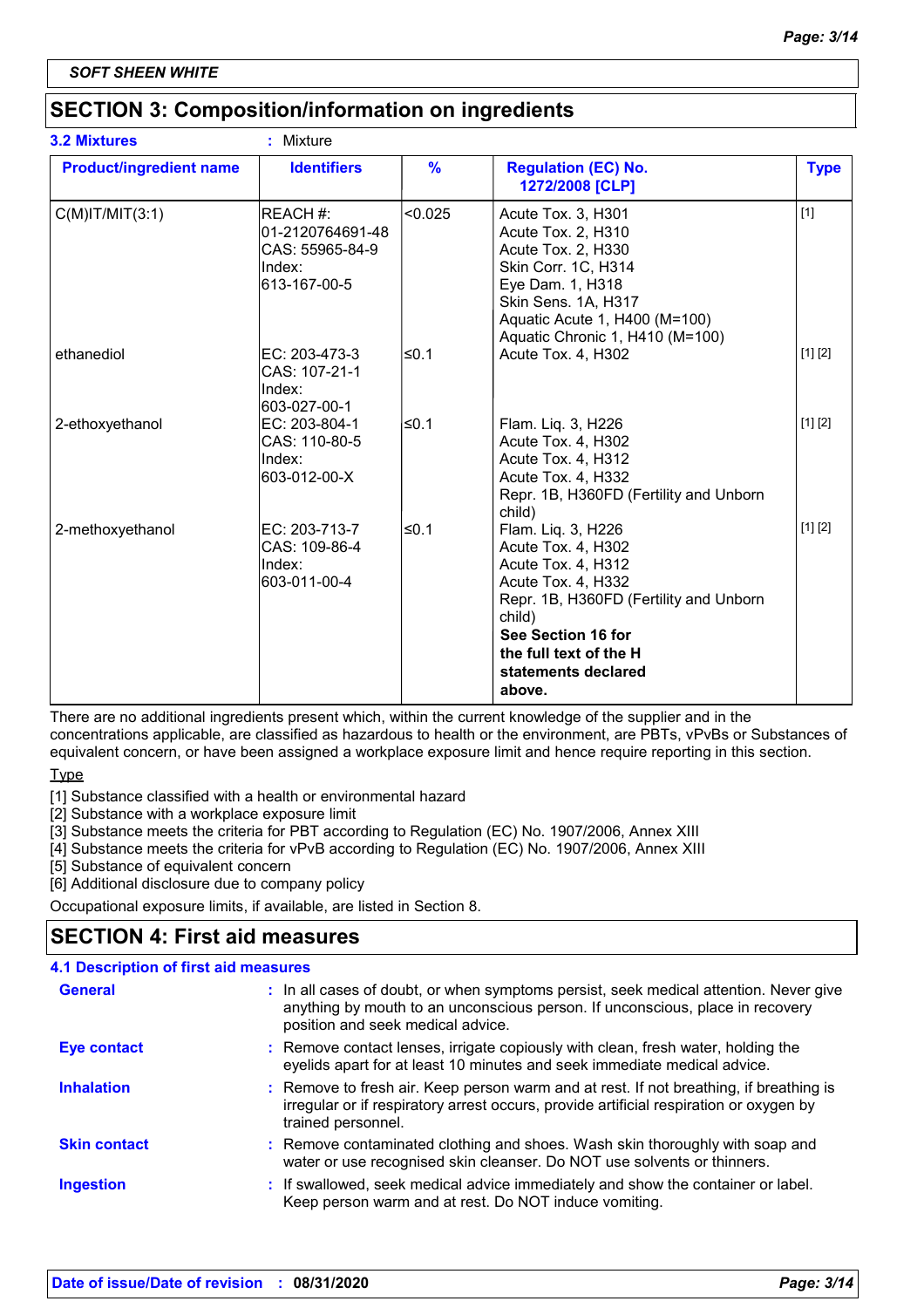### **SECTION 4: First aid measures**

**Protection of first-aiders** : No action shall be taken involving any personal risk or without suitable training. It may be dangerous to the person providing aid to give mouth-to-mouth resuscitation. Wash contaminated clothing thoroughly with water before removing it, or wear gloves.

#### **4.2 Most important symptoms and effects, both acute and delayed**

There are no data available on the mixture itself. The mixture has been assessed following the conventional method of the CLP Regulation (EC) No 1272/2008 and is classified for toxicological properties accordingly. See Sections 2 and 3 for details.

Exposure to component solvent vapour concentrations in excess of the stated occupational exposure limit may result in adverse health effects such as mucous membrane and respiratory system irritation and adverse effects on the kidneys, liver and central nervous system. Symptoms and signs include headache, dizziness, fatigue, muscular weakness, drowsiness and, in extreme cases, loss of consciousness.

Solvents may cause some of the above effects by absorption through the skin. Repeated or prolonged contact with the mixture may cause removal of natural fat from the skin, resulting in non-allergic contact dermatitis and absorption through the skin.

If splashed in the eyes, the liquid may cause irritation and reversible damage.

Ingestion may cause nausea, diarrhea and vomiting.

This takes into account, where known, delayed and immediate effects and also chronic effects of components from short-term and long-term exposure by oral, inhalation and dermal routes of exposure and eye contact.

Contains C(M)IT/MIT(3:1), methylisothiazolinone. May produce an allergic reaction.

#### **4.3 Indication of any immediate medical attention and special treatment needed**

| <b>Notes to physician</b>  | : Treat symptomatically. Contact poison treatment specialist immediately if large<br>quantities have been ingested or inhaled. |
|----------------------------|--------------------------------------------------------------------------------------------------------------------------------|
| <b>Specific treatments</b> | No specific treatment.                                                                                                         |

See toxicological information (Section 11)

### **SECTION 5: Firefighting measures**

| 5.1 Extinguishing media                                  |                                                                                                                              |
|----------------------------------------------------------|------------------------------------------------------------------------------------------------------------------------------|
| <b>Suitable extinguishing</b><br>media                   | : Recommended: alcohol-resistant foam, $CO2$ , powders, water spray.                                                         |
| <b>Unsuitable extinguishing</b><br>media                 | : Do not use water jet.                                                                                                      |
|                                                          | 5.2 Special hazards arising from the substance or mixture                                                                    |
| <b>Hazards from the</b><br>substance or mixture          | : Fire will produce dense black smoke. Exposure to decomposition products may<br>cause a health hazard.                      |
| <b>Hazardous combustion</b><br>products                  | : Decomposition products may include the following materials: carbon monoxide,<br>carbon dioxide, smoke, oxides of nitrogen. |
| <b>5.3 Advice for firefighters</b>                       |                                                                                                                              |
| <b>Special protective actions</b><br>for fire-fighters   | : Cool closed containers exposed to fire with water. Do not release runoff from fire to<br>drains or watercourses.           |
| <b>Special protective</b><br>equipment for fire-fighters | : Appropriate breathing apparatus may be required.                                                                           |
|                                                          |                                                                                                                              |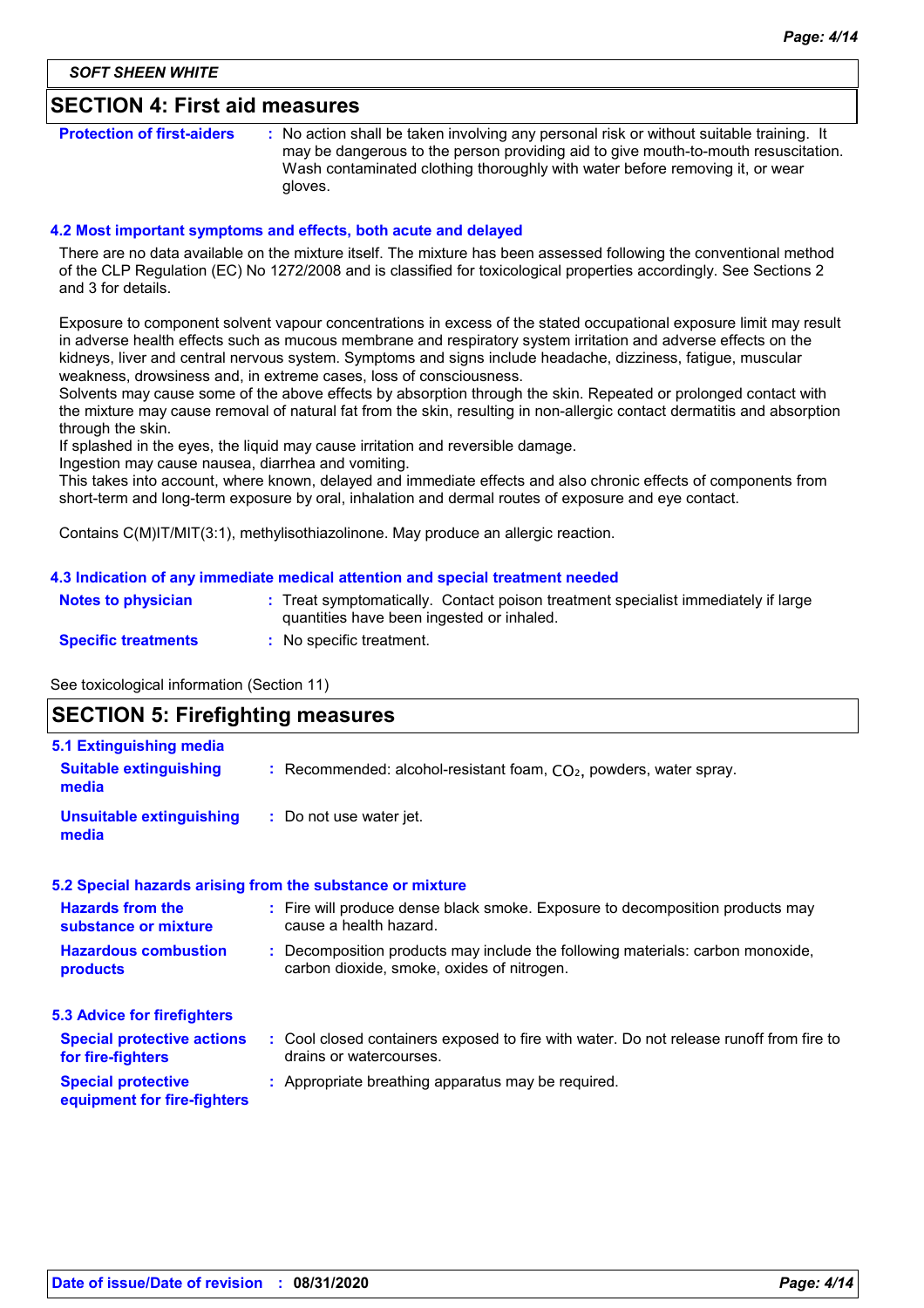### **SECTION 6: Accidental release measures**

|                                                                | 6.1 Personal precautions, protective equipment and emergency procedures                                                                                                                                                                                                            |
|----------------------------------------------------------------|------------------------------------------------------------------------------------------------------------------------------------------------------------------------------------------------------------------------------------------------------------------------------------|
| For non-emergency<br>personnel                                 | : Exclude sources of ignition and ventilate the area. Avoid breathing vapour or mist.<br>Refer to protective measures listed in sections 7 and 8.                                                                                                                                  |
| For emergency responders                                       | : If specialised clothing is required to deal with the spillage, take note of any<br>information in Section 8 on suitable and unsuitable materials. See also the<br>information in "For non-emergency personnel".                                                                  |
| <b>6.2 Environmental</b><br>precautions                        | : Do not allow to enter drains or watercourses. If the product contaminates lakes,<br>rivers, or sewers, inform the appropriate authorities in accordance with local<br>regulations.                                                                                               |
| 6.3 Methods and material<br>for containment and<br>cleaning up | : Contain and collect spillage with non-combustible, absorbent material e.g. sand,<br>earth, vermiculite or diatomaceous earth and place in container for disposal<br>according to local regulations (see Section 13). Preferably clean with a detergent.<br>Avoid using solvents. |
| 6.4 Reference to other<br><b>sections</b>                      | : See Section 1 for emergency contact information.<br>See Section 8 for information on appropriate personal protective equipment.<br>See Section 13 for additional waste treatment information.                                                                                    |

### **SECTION 7: Handling and storage**

The information in this section contains generic advice and guidance. The list of Identified Uses in Section 1 should be consulted for any available use-specific information provided in the Exposure Scenario(s).

| <b>7.1 Precautions for safe</b><br>handling | : Prevent the creation of flammable or explosive concentrations of vapours in air and<br>avoid vapour concentrations higher than the occupational exposure limits.<br>In addition, the product should only be used in areas from which all naked lights and<br>other sources of ignition have been excluded. Electrical equipment should be<br>protected to the appropriate standard.<br>Mixture may charge electrostatically: always use earthing leads when transferring<br>from one container to another.<br>Operators should wear antistatic footwear and clothing and floors should be of the<br>conducting type.<br>Keep away from heat, sparks and flame. No sparking tools should be used.<br>Avoid contact with skin and eyes. Avoid the inhalation of dust, particulates, spray or<br>mist arising from the application of this mixture. Avoid inhalation of dust from<br>sanding.<br>Eating, drinking and smoking should be prohibited in areas where this material is<br>handled, stored and processed.<br>Put on appropriate personal protective equipment (see Section 8).<br>Never use pressure to empty. Container is not a pressure vessel.<br>Always keep in containers made from the same material as the original one.<br>Comply with the health and safety at work laws.<br>Do not allow to enter drains or watercourses.<br>Information on fire and explosion protection<br>Vapours are heavier than air and may spread along floors. Vapours may form |
|---------------------------------------------|------------------------------------------------------------------------------------------------------------------------------------------------------------------------------------------------------------------------------------------------------------------------------------------------------------------------------------------------------------------------------------------------------------------------------------------------------------------------------------------------------------------------------------------------------------------------------------------------------------------------------------------------------------------------------------------------------------------------------------------------------------------------------------------------------------------------------------------------------------------------------------------------------------------------------------------------------------------------------------------------------------------------------------------------------------------------------------------------------------------------------------------------------------------------------------------------------------------------------------------------------------------------------------------------------------------------------------------------------------------------------------------------------------------------------------------------------------------------------|
|                                             | explosive mixtures with air.                                                                                                                                                                                                                                                                                                                                                                                                                                                                                                                                                                                                                                                                                                                                                                                                                                                                                                                                                                                                                                                                                                                                                                                                                                                                                                                                                                                                                                                 |

**7.2 Conditions for safe storage, including any incompatibilities**

Store in accordance with local regulations.

#### **Notes on joint storage**

Keep away from: oxidising agents, strong alkalis, strong acids.

**Additional information on storage conditions**

Observe label precautions. Store in a dry, cool and well-ventilated area. Keep away from heat and direct sunlight. Keep away from sources of ignition. No smoking. Prevent unauthorised access. Containers that have been opened must be carefully resealed and kept upright to prevent leakage.

#### **7.3 Specific end use(s)**

**Recommendations :** Not available.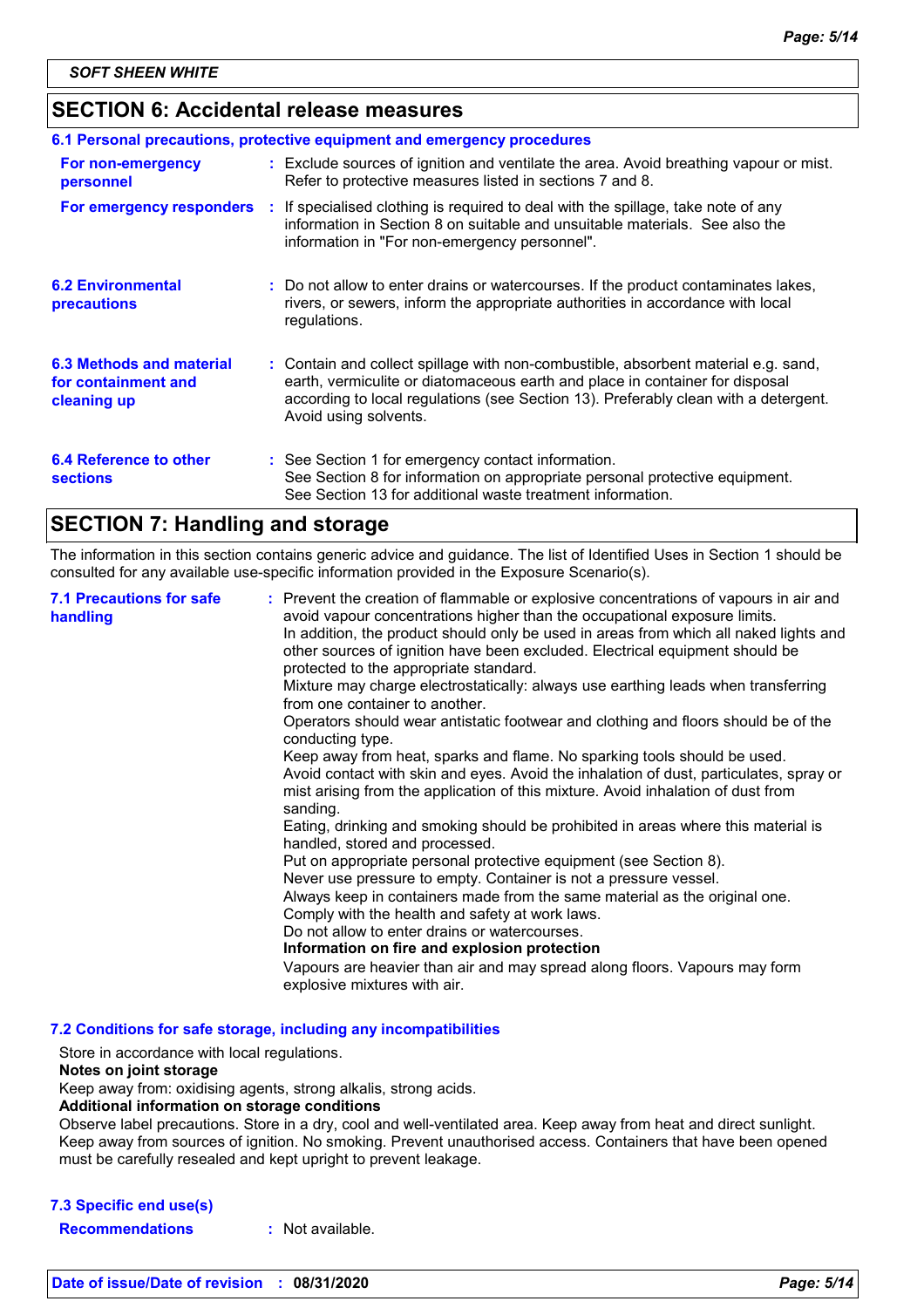*SOFT SHEEN WHITE*

### **SECTION 7: Handling and storage**

**Industrial sector specific : solutions**

: Not available.

### **SECTION 8: Exposure controls/personal protection**

The information in this section contains generic advice and guidance. Information is provided based on typical anticipated uses of the product. Additional measures might be required for bulk handling or other uses that could significantly increase worker exposure or environmental releases.

#### **8.1 Control parameters**

#### **Occupational exposure limits**

| <b>Product/ingredient name</b>                  |           | <b>Exposure limit values</b>                                                                                                                                                                                                                                                                                                                                                                                                                                                                                                                                                                                                                                                                                                                                                                                                                                                                                                                                                                                          |
|-------------------------------------------------|-----------|-----------------------------------------------------------------------------------------------------------------------------------------------------------------------------------------------------------------------------------------------------------------------------------------------------------------------------------------------------------------------------------------------------------------------------------------------------------------------------------------------------------------------------------------------------------------------------------------------------------------------------------------------------------------------------------------------------------------------------------------------------------------------------------------------------------------------------------------------------------------------------------------------------------------------------------------------------------------------------------------------------------------------|
| ethanediol                                      |           | EU OEL (Europe, 2/2017). Absorbed through skin. Notes: list<br>of indicative occupational exposure limit values<br>TWA: 20 ppm 8 hours.<br>TWA: 52 mg/m <sup>3</sup> 8 hours.<br>STEL: 40 ppm 15 minutes.<br>STEL: 104 mg/m <sup>3</sup> 15 minutes.                                                                                                                                                                                                                                                                                                                                                                                                                                                                                                                                                                                                                                                                                                                                                                  |
| 2-ethoxyethanol                                 |           | EU OEL (Europe, 2/2017). Absorbed through skin. Notes: list<br>of indicative occupational exposure limit values<br>TWA: 8 mg/m <sup>3</sup> 8 hours.<br>TWA: 2 ppm 8 hours.                                                                                                                                                                                                                                                                                                                                                                                                                                                                                                                                                                                                                                                                                                                                                                                                                                           |
| 2-methoxyethanol                                |           | EU OEL (Europe, 2/2017). Absorbed through skin. Notes: list<br>of indicative occupational exposure limit values<br>TWA: 1 ppm 8 hours.                                                                                                                                                                                                                                                                                                                                                                                                                                                                                                                                                                                                                                                                                                                                                                                                                                                                                |
| <b>Recommended monitoring</b><br>procedures     | required. | : If this product contains ingredients with exposure limits, personal, workplace<br>atmosphere or biological monitoring may be required to determine the effectiveness<br>of the ventilation or other control measures and/or the necessity to use respiratory<br>protective equipment. Reference should be made to monitoring standards, such as<br>the following: European Standard EN 689 (Workplace atmospheres - Guidance for<br>the assessment of exposure by inhalation to chemical agents for comparison with<br>limit values and measurement strategy) European Standard EN 14042 (Workplace<br>atmospheres - Guide for the application and use of procedures for the assessment<br>of exposure to chemical and biological agents) European Standard EN 482<br>(Workplace atmospheres - General requirements for the performance of procedures<br>for the measurement of chemical agents) Reference to national guidance<br>documents for methods for the determination of hazardous substances will also be |
| <b>DNELS/DMELS</b><br>No DNELs/DMELs available. |           |                                                                                                                                                                                                                                                                                                                                                                                                                                                                                                                                                                                                                                                                                                                                                                                                                                                                                                                                                                                                                       |
| <b>PNECs</b>                                    |           |                                                                                                                                                                                                                                                                                                                                                                                                                                                                                                                                                                                                                                                                                                                                                                                                                                                                                                                                                                                                                       |
| No PNECs available                              |           |                                                                                                                                                                                                                                                                                                                                                                                                                                                                                                                                                                                                                                                                                                                                                                                                                                                                                                                                                                                                                       |
| <b>8.2 Exposure controls</b>                    |           |                                                                                                                                                                                                                                                                                                                                                                                                                                                                                                                                                                                                                                                                                                                                                                                                                                                                                                                                                                                                                       |
| <b>Appropriate engineering</b><br>controls      |           | : Provide adequate ventilation. Where reasonably practicable, this should be<br>achieved by the use of local exhaust ventilation and good general extraction. If<br>these are not sufficient to maintain concentrations of particulates and solvent<br>vapours below the OEL, suitable respiratory protection must be worn.                                                                                                                                                                                                                                                                                                                                                                                                                                                                                                                                                                                                                                                                                           |
| <b>Individual protection measures</b>           |           |                                                                                                                                                                                                                                                                                                                                                                                                                                                                                                                                                                                                                                                                                                                                                                                                                                                                                                                                                                                                                       |
| <b>Hygiene measures</b>                         |           | : Wash hands, forearms and face thoroughly after handling chemical products, before<br>eating, smoking and using the lavatory and at the end of the working period.<br>Appropriate techniques should be used to remove potentially contaminated clothing.<br>Contaminated work clothing should not be allowed out of the workplace. Wash<br>contaminated clothing before reusing. Ensure that eyewash stations and safety<br>showers are close to the workstation location.                                                                                                                                                                                                                                                                                                                                                                                                                                                                                                                                           |
| <b>Eye/face protection</b>                      |           | : Use safety eyewear designed to protect against splash of liquids.                                                                                                                                                                                                                                                                                                                                                                                                                                                                                                                                                                                                                                                                                                                                                                                                                                                                                                                                                   |
| <b>Skin protection</b>                          |           |                                                                                                                                                                                                                                                                                                                                                                                                                                                                                                                                                                                                                                                                                                                                                                                                                                                                                                                                                                                                                       |

### **Date of issue/Date of revision : 08/31/2020** *Page: 6/14*

**Gloves :**

**Hand protection**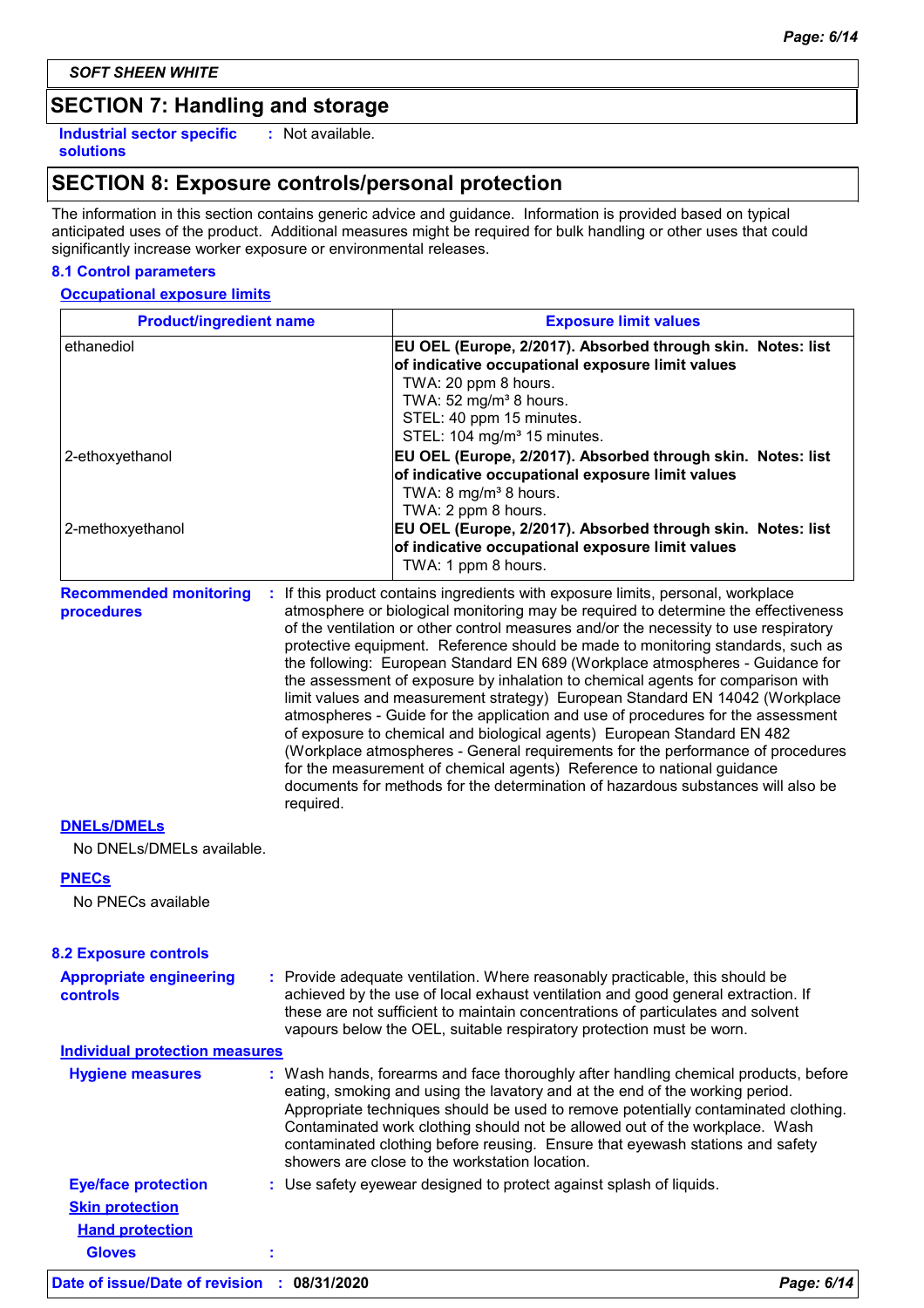### **SECTION 8: Exposure controls/personal protection**

|                                                  | When prolonged or frequently repeated contact may occur, a glove with a protection<br>class of 6 (breakthrough time >480 minutes according to EN374) is recommended.<br>Recommended gloves: Viton $\circledR$ or Nitrile, thickness $\geq 0.38$ mm.<br>When only brief contact is expected, a glove with protection class of 2 or higher<br>(breakthrough time > 30 minutes according to EN374) is recommended.<br>Recommended gloves: Nitrile, thickness ≥ 0.12 mm.<br>Gloves should be replaced regularly and if there is any sign of damage to the glove<br>material.                                                                                                                |
|--------------------------------------------------|-----------------------------------------------------------------------------------------------------------------------------------------------------------------------------------------------------------------------------------------------------------------------------------------------------------------------------------------------------------------------------------------------------------------------------------------------------------------------------------------------------------------------------------------------------------------------------------------------------------------------------------------------------------------------------------------|
|                                                  | The performance or effectiveness of the glove may be reduced by physical/chemical<br>damage and poor maintenance.                                                                                                                                                                                                                                                                                                                                                                                                                                                                                                                                                                       |
| <b>Body protection</b>                           | : Personnel should wear antistatic clothing made of natural fibres or of high-<br>temperature-resistant synthetic fibres.                                                                                                                                                                                                                                                                                                                                                                                                                                                                                                                                                               |
| <b>Other skin protection</b>                     | : Appropriate footwear and any additional skin protection measures should be<br>selected based on the task being performed and the risks involved and should be<br>approved by a specialist before handling this product.                                                                                                                                                                                                                                                                                                                                                                                                                                                               |
| <b>Respiratory protection</b>                    | : If workers are exposed to concentrations above the exposure limit, they must use<br>appropriate, certified respirators.                                                                                                                                                                                                                                                                                                                                                                                                                                                                                                                                                               |
|                                                  | OLD LEAD-BASED PAINTS:                                                                                                                                                                                                                                                                                                                                                                                                                                                                                                                                                                                                                                                                  |
|                                                  | When surfaces are to be prepared for painting, account should be taken of the age<br>of the property and the possibility that lead-pigmented paint might be present. There<br>is a possibility that ingestion or inhalation of scrapings or dust arising from the<br>preparation work could cause health effects. As a working rule you should assume<br>that this will be the case if the age of the property is pre 1960.                                                                                                                                                                                                                                                             |
|                                                  | Where possible wet sanding or chemical stripping methods should be used with<br>surfaces of this type to avoid the creation of dust. When dry sanding cannot be<br>avoided, and effective local exhaust ventilation is not available, it is recommended<br>that a dust respirator is worn, that is approved for use with lead dusts, and its type<br>selected on the basis of the COSHH assessment, taking into account the<br>Workplace Exposure Limit for lead in air. Furthermore, steps should be taken to<br>ensure containment of the dusts created, and that all practicable measures are<br>taken to clean up thoroughly all deposits of dusts in and around the affected area. |
|                                                  | Respiratory protection in case of dust or spray mist formation. (particle filter EN143<br>type P2) Respiratory protection in case of vapour formation. (half mask with<br>combination filter A2-P2 til concentrations of 0,5 Vol%.)                                                                                                                                                                                                                                                                                                                                                                                                                                                     |
|                                                  | The current Control of Lead at Work Regulations approved code of practice should<br>be consulted for advice on protective clothing and personal hygiene precautions.<br>Care should also be taken to exclude visitors, members of the household and<br>especially children from the affected area, during the actual work and the<br>subsequent clean up operations. All scrapings, dust, etc. should be disposed of by<br>the professional painting contractor as Hazardous Waste.                                                                                                                                                                                                     |
|                                                  | Extra precautions will also need to be taken when burning off old lead-based paints<br>because fumes containing lead will be produced. It is recommended that a<br>respirator, approved for use with particulate fumes of lead is selected on the basis<br>of the COSHH assessment, taking into account the Workplace Exposure Limit for<br>lead in air. Similar precautions to those given above about sanding should be taken<br>with reference to protective clothing, disposal of scrapings and dusts, and exclusion<br>of other personnel and especially children from the building during actual work and<br>the subsequent clean up operations.                                  |
|                                                  | Avoid the inhalation of dust. Wear suitable face mask if dry sanding. Special<br>precautions should be taken during surface preparation of pre-1960s paint surfaces<br>over wood and metal as they may contain harmful lead.                                                                                                                                                                                                                                                                                                                                                                                                                                                            |
| <b>Environmental exposure</b><br><b>controls</b> | : Do not allow to enter drains or watercourses.                                                                                                                                                                                                                                                                                                                                                                                                                                                                                                                                                                                                                                         |
|                                                  |                                                                                                                                                                                                                                                                                                                                                                                                                                                                                                                                                                                                                                                                                         |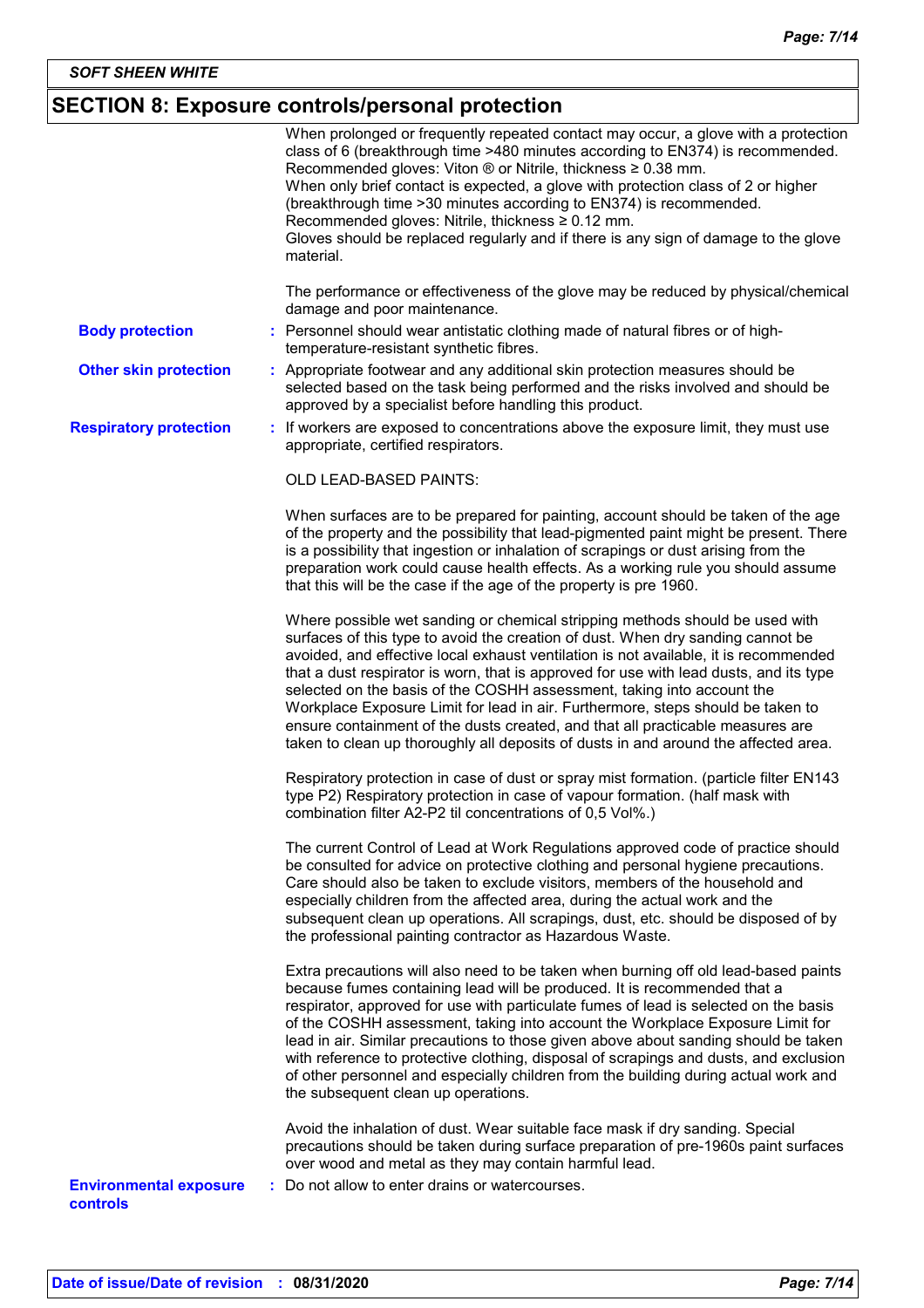### **SECTION 9: Physical and chemical properties**

### **9.1. Information on basic physical and chemical properties**

| <u>Appearance</u>                                                 |                                                          |
|-------------------------------------------------------------------|----------------------------------------------------------|
| <b>Physical state</b>                                             | $:$ Liquid.                                              |
| <b>Colour</b>                                                     | : Various: See label.                                    |
| <b>Odour</b>                                                      | : Not available.                                         |
| <b>Odour threshold</b>                                            | Not available.                                           |
| pH                                                                | : Not available.                                         |
| <b>Melting point/freezing point</b>                               | : Not available.                                         |
| Initial boiling point and boiling                                 | $: 100^{\circ}$ C                                        |
| range                                                             |                                                          |
| <b>Flash point</b>                                                | : Not applicable.                                        |
| <b>Evaporation rate</b>                                           | Not available.                                           |
| <b>Upper/lower flammability or</b><br>explosive limits            | : Not available.                                         |
| <b>Vapour pressure</b>                                            | : Not available.                                         |
| <b>Vapour density</b>                                             | : Not available.                                         |
| <b>Relative density</b>                                           | : 1.352                                                  |
| <b>Solubility(ies)</b>                                            | : Easily soluble in the following materials: cold water. |
| <b>Partition coefficient: n-octanol/: Not available.</b><br>water |                                                          |
| <b>Auto-ignition temperature</b>                                  | : Not available.                                         |
| <b>Decomposition temperature</b>                                  | Not available.                                           |
| <b>Viscosity</b>                                                  | Kinematic (room temperature): 11.83 cm <sup>2</sup> /s   |
| <b>Explosive properties</b>                                       | Not available.                                           |
| <b>Oxidising properties</b>                                       | : Not available.                                         |
| 9.2. Other information                                            |                                                          |
| <b>Solubility in water</b>                                        | : Not available.                                         |

### **SECTION 10: Stability and reactivity**

| <b>10.1 Reactivity</b>                            | : No specific test data related to reactivity available for this product or its ingredients.                                        |
|---------------------------------------------------|-------------------------------------------------------------------------------------------------------------------------------------|
| <b>10.2 Chemical stability</b>                    | : Stable under recommended storage and handling conditions (see Section 7).                                                         |
| <b>10.3 Possibility of</b><br>hazardous reactions | : Under normal conditions of storage and use, hazardous reactions will not occur.                                                   |
| <b>10.4 Conditions to avoid</b>                   | : When exposed to high temperatures may produce hazardous decomposition<br>products.                                                |
| <b>10.5 Incompatible materials</b>                | : Keep away from the following materials to prevent strong exothermic reactions:<br>oxidising agents, strong alkalis, strong acids. |
| <b>10.6 Hazardous</b><br>decomposition products   | : Decomposition products may include the following materials: carbon monoxide,<br>carbon dioxide, smoke, oxides of nitrogen.        |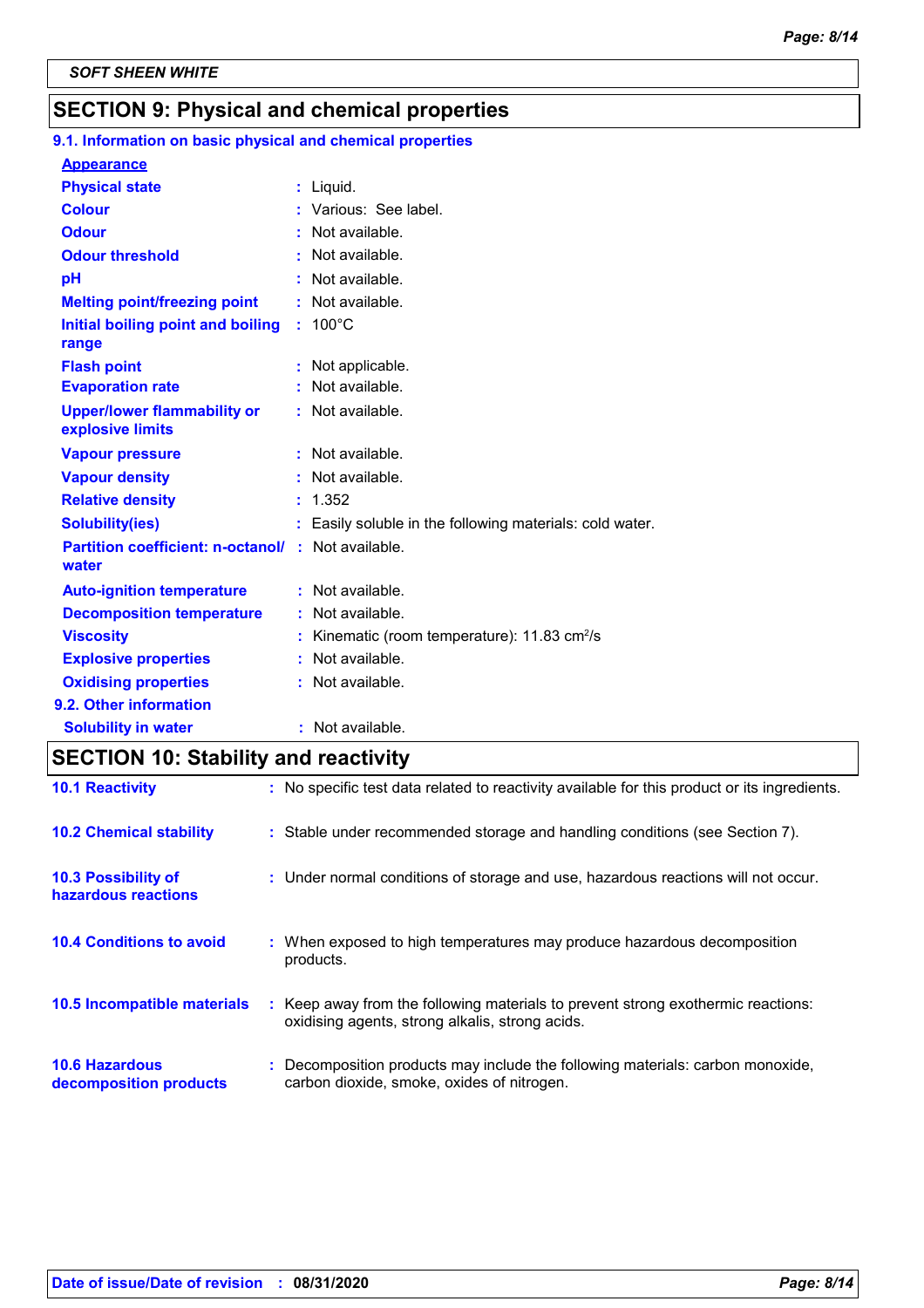### **SECTION 11: Toxicological information**

#### **11.1 Information on toxicological effects**

There are no data available on the mixture itself. The mixture has been assessed following the conventional method of the CLP Regulation (EC) No 1272/2008 and is classified for toxicological properties accordingly. See Sections 2 and 3 for details.

Exposure to component solvent vapour concentrations in excess of the stated occupational exposure limit may result in adverse health effects such as mucous membrane and respiratory system irritation and adverse effects on the kidneys, liver and central nervous system. Symptoms and signs include headache, dizziness, fatigue, muscular weakness, drowsiness and, in extreme cases, loss of consciousness.

Solvents may cause some of the above effects by absorption through the skin. Repeated or prolonged contact with the mixture may cause removal of natural fat from the skin, resulting in non-allergic contact dermatitis and absorption through the skin.

If splashed in the eyes, the liquid may cause irritation and reversible damage.

Ingestion may cause nausea, diarrhea and vomiting.

This takes into account, where known, delayed and immediate effects and also chronic effects of components from short-term and long-term exposure by oral, inhalation and dermal routes of exposure and eye contact.

Contains C(M)IT/MIT(3:1), methylisothiazolinone. May produce an allergic reaction.

#### **Acute toxicity**

| <b>Product/ingredient name</b> | <b>Result</b>                        | <b>Species</b> | <b>Dose</b> | <b>Exposure</b> |
|--------------------------------|--------------------------------------|----------------|-------------|-----------------|
| ethanediol                     | LD50 Intraperitoneal                 | Rat            | 5010 mg/kg  | -               |
|                                | LD50 Intravenous                     | l Rat          | 3260 mg/kg  | -               |
|                                | LD50 Oral                            | Rat            | 4700 mg/kg  | -               |
|                                | LD50 Route of exposure<br>unreported | Rat            | $13$ g/kg   |                 |
|                                | LD50 Subcutaneous                    | Rat            | 2800 mg/kg  | -               |

**Conclusion/Summary :** Not available.

#### **Acute toxicity estimates**

Not available.

#### **Irritation/Corrosion**

| <b>Product/ingredient name</b> | <b>Result</b>            | <b>Species</b> | <b>Score</b>             | <b>Exposure</b>            | <b>Observation</b> |
|--------------------------------|--------------------------|----------------|--------------------------|----------------------------|--------------------|
| $C(M)$ IT/MIT $(3:1)$          | Skin - Severe irritant   | <b>Human</b>   |                          | 0.01 Percent               |                    |
| ethanediol                     | Eyes - Mild irritant     | Rabbit         | $\overline{\phantom{0}}$ | 24 hours 500<br>milligrams |                    |
|                                | Eyes - Mild irritant     | Rabbit         | $\overline{\phantom{a}}$ | 1 hours 100<br>milligrams  |                    |
|                                | Eyes - Moderate irritant | Rabbit         | $\overline{\phantom{a}}$ | 6 hours 1440<br>milligrams |                    |
|                                | Skin - Mild irritant     | Rabbit         | $\overline{\phantom{a}}$ | 555<br>milligrams          |                    |
| 2-ethoxyethanol                | Eyes - Mild irritant     | Guinea pig     | $\overline{\phantom{a}}$ | 10<br>Micrograms           |                    |
|                                | Eyes - Mild irritant     | Rabbit         | $\overline{\phantom{a}}$ | 24 hours 500<br>milligrams |                    |
|                                | Eyes - Moderate irritant | Rabbit         |                          | 50 milligrams              |                    |
|                                | Skin - Mild irritant     | Rabbit         |                          | 500<br>milligrams          |                    |
| 2-methoxyethanol               | Eyes - Mild irritant     | Guinea pig     | $\overline{\phantom{a}}$ | 10<br>Micrograms           |                    |
|                                | Eyes - Mild irritant     | Rabbit         | $\overline{\phantom{a}}$ | 24 hours 500<br>milligrams |                    |
|                                | Skin - Mild irritant     | Rabbit         | $\overline{\phantom{a}}$ | 24 hours 483<br>milligrams |                    |
| <b>Conclusion/Summary</b>      | : Not available.         |                |                          |                            |                    |
| <b>Sensitisation</b>           |                          |                |                          |                            |                    |
| <b>Conclusion/Summary</b>      | : Not available.         |                |                          |                            |                    |
| <b>Mutagenicity</b>            |                          |                |                          |                            |                    |
| <b>Conclusion/Summary</b>      | : Not available.         |                |                          |                            |                    |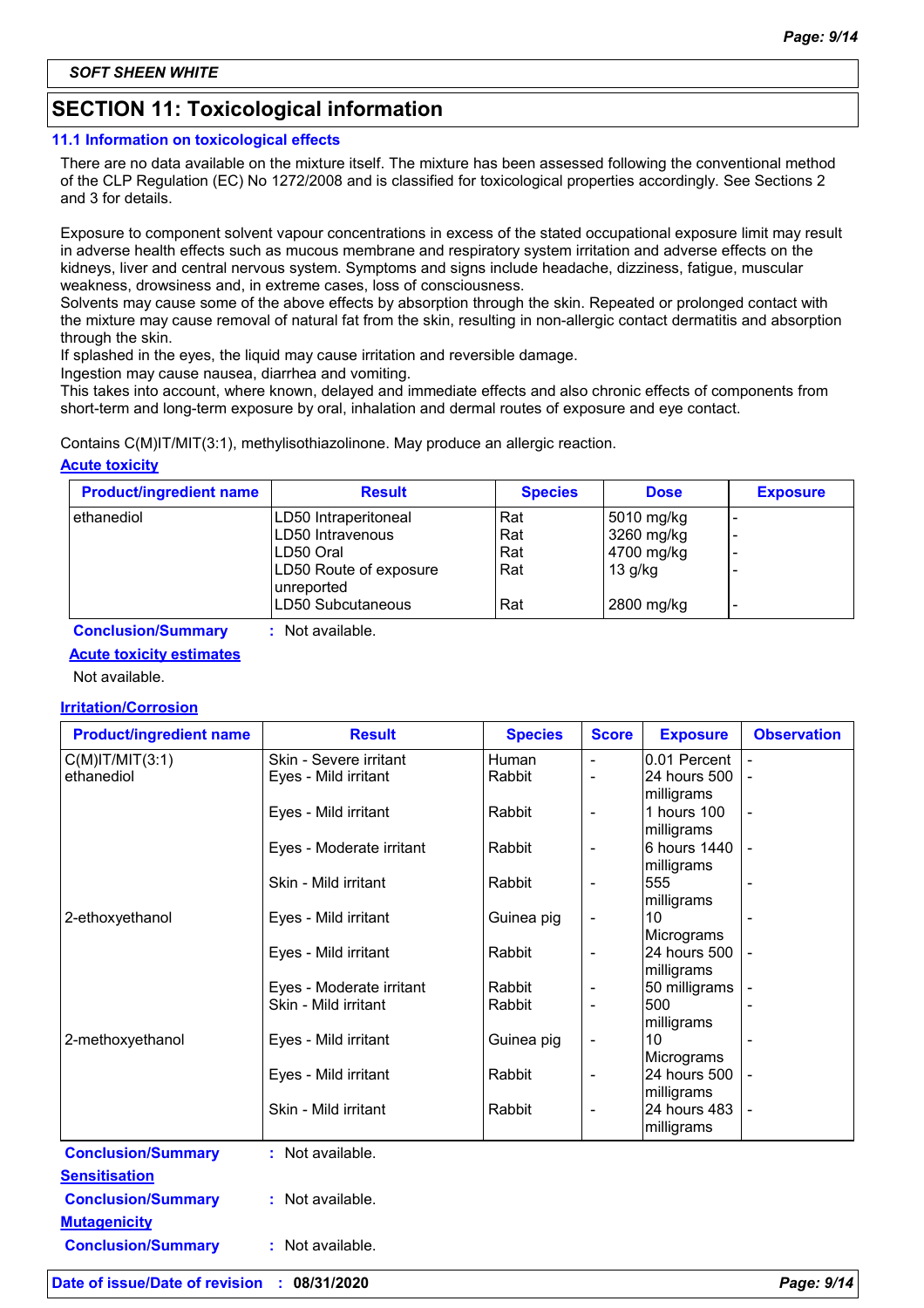### **SECTION 11: Toxicological information**

| <b>Carcinogenicity</b>                                    |                  |
|-----------------------------------------------------------|------------------|
| <b>Conclusion/Summary</b>                                 | : Not available. |
| <b>Reproductive toxicity</b>                              |                  |
| <b>Conclusion/Summary</b>                                 | : Not available. |
| <u>Teratogenicity</u>                                     |                  |
| <b>Conclusion/Summary</b>                                 | : Not available. |
| <b>Specific target organ toxicity (single exposure)</b>   |                  |
| Not available.                                            |                  |
| <u>Specific target organ toxicity (repeated exposure)</u> |                  |
| Not available.                                            |                  |
|                                                           |                  |

#### **Aspiration hazard**

Not available.

#### **Other information :** : Not available.

### **SECTION 12: Ecological information**

#### **12.1 Toxicity**

There are no data available on the mixture itself. Do not allow to enter drains or watercourses.

The mixture has been assessed following the summation method of the CLP Regulation (EC) No 1272/2008 and is classified for eco-toxicological properties accordingly. See Sections 2 and 3 for details.

| <b>Product/ingredient name</b> | <b>Result</b>                                                          | <b>Species</b>                                                               | <b>Exposure</b>      |
|--------------------------------|------------------------------------------------------------------------|------------------------------------------------------------------------------|----------------------|
| ethanediol                     | Acute LC50 13140000 µg/l Fresh water                                   | Crustaceans - Ceriodaphnia<br>dubia                                          | 48 hours             |
|                                | Acute LC50 13900000 µg/l Fresh water                                   | Crustaceans - Ceriodaphnia<br>dubia - Neonate                                | 48 hours             |
|                                | Acute LC50 10500000 µg/l Fresh water                                   | Crustaceans - Ceriodaphnia<br>dubia - Neonate                                | 48 hours             |
|                                | Acute LC50 6900000 µg/l Fresh water                                    | Crustaceans - Ceriodaphnia<br>dubia - Neonate                                | 48 hours             |
|                                | Acute LC50 10000000 µg/l Fresh water                                   | Crustaceans - Ceriodaphnia<br>dubia - Neonate                                | 48 hours             |
|                                | Acute LC50 41100000 µg/l Fresh water                                   | Daphnia - Daphnia magna -<br>Neonate                                         | 48 hours             |
|                                | Acute LC50 47400000 µg/l Fresh water                                   | Daphnia - Daphnia magna -<br>Neonate                                         | 48 hours             |
|                                | Acute LC50 46300000 µg/l Fresh water                                   | Daphnia - Daphnia magna -<br>Neonate                                         | 48 hours             |
|                                | Acute LC50 45500000 µg/l Fresh water                                   | Daphnia - Daphnia magna -<br>Neonate                                         | 48 hours             |
|                                | Acute LC50 41000000 µg/l Fresh water                                   | Daphnia - Daphnia magna -<br>Neonate                                         | 48 hours             |
|                                | Acute LC50 27540 mg/l Fresh water                                      | Fish - Lepomis macrochirus -<br>Juvenile (Fledgling, Hatchling,<br>Weanling) | 96 hours             |
|                                | Acute LC50 52500 mg/l Fresh water                                      | Fish - Pimephales promelas -<br>Fry                                          | 96 hours             |
|                                | Acute LC50 43900 mg/l Fresh water                                      | Fish - Pimephales promelas -<br>Juvenile (Fledgling, Hatchling,<br>Weanling) | 96 hours             |
|                                | Acute LC50 49000000 µg/l Fresh water                                   | Fish - Pimephales promelas -<br>Juvenile (Fledgling, Hatchling,<br>Weanling) | 96 hours             |
| 2-methoxyethanol               | Acute LC50 8050000 µg/l Fresh water<br>Acute LC50 >100 ppm Fresh water | Fish - Pimephales promelas<br>Fish - Lepomis macrochirus                     | 96 hours<br>96 hours |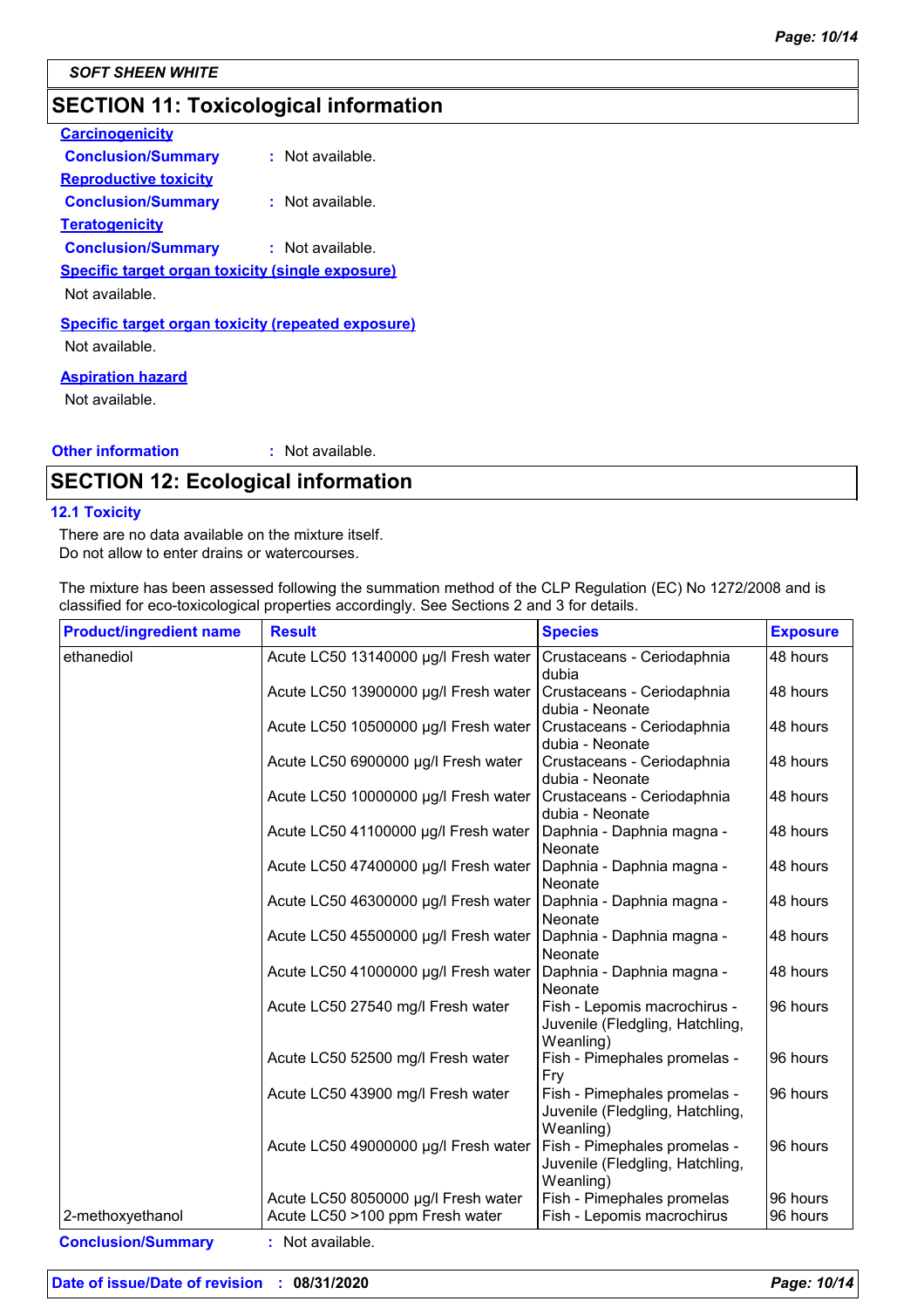### **SECTION 12: Ecological information**

#### **12.2 Persistence and degradability**

**Conclusion/Summary :** Not available.

#### **12.3 Bioaccumulative potential**

| <b>Product/ingredient name</b> | $LoaPow$ | <b>BCF</b> | <b>Potential</b> |
|--------------------------------|----------|------------|------------------|
| ethanediol                     | $-1.36$  |            | <b>low</b>       |
| 2-ethoxyethanol                | $-0.32$  |            | llow             |
| 2-methoxyethanol               | $-0.77$  |            | low              |

| 12.4 Mobility in soil                                   |                  |
|---------------------------------------------------------|------------------|
| <b>Soil/water partition</b><br><b>coefficient (Koc)</b> | : Not available. |
| <b>Mobility</b>                                         | : Not available. |

| 12.5 Results of PBT and vPvB assessment |                   |  |
|-----------------------------------------|-------------------|--|
| <b>PBT</b>                              | : Not applicable. |  |
| <b>vPvB</b>                             | : Not applicable. |  |

| <b>12.6 Other adverse effects</b> | No known significant effects or critical hazards. |
|-----------------------------------|---------------------------------------------------|
|-----------------------------------|---------------------------------------------------|

## **SECTION 13: Disposal considerations**

The information in this section contains generic advice and guidance. The list of Identified Uses in Section 1 should be consulted for any available use-specific information provided in the Exposure Scenario(s).

#### **13.1 Waste treatment methods**

| <b>Product</b>                 |                                                                                                                                                                                                                                                                                                                                                                                                                                                                                                                                                    |  |
|--------------------------------|----------------------------------------------------------------------------------------------------------------------------------------------------------------------------------------------------------------------------------------------------------------------------------------------------------------------------------------------------------------------------------------------------------------------------------------------------------------------------------------------------------------------------------------------------|--|
| <b>Methods of disposal</b>     | The generation of waste should be avoided or minimised wherever possible.<br>Disposal of this product, solutions and any by-products should at all times comply<br>with the requirements of environmental protection and waste disposal legislation<br>and any regional local authority requirements. Dispose of surplus and non-<br>recyclable products via a licensed waste disposal contractor. Waste should not be<br>disposed of untreated to the sewer unless fully compliant with the requirements of<br>all authorities with jurisdiction. |  |
| <b>Hazardous waste</b>         | : The classification of the product may meet the criteria for a hazardous waste.                                                                                                                                                                                                                                                                                                                                                                                                                                                                   |  |
| <b>Disposal considerations</b> | Do not allow to enter drains or watercourses.<br>Dispose of according to all federal, state and local applicable regulations.<br>If this product is mixed with other wastes, the original waste product code may no<br>longer apply and the appropriate code should be assigned.<br>For further information, contact your local waste authority.                                                                                                                                                                                                   |  |
| <b>Packaging</b>               |                                                                                                                                                                                                                                                                                                                                                                                                                                                                                                                                                    |  |
| <b>Methods of disposal</b>     | : The generation of waste should be avoided or minimised wherever possible. Waste<br>packaging should be recycled. Incineration or landfill should only be considered<br>when recycling is not feasible.                                                                                                                                                                                                                                                                                                                                           |  |
| <b>Disposal considerations</b> | Using information provided in this safety data sheet, advice should be obtained from<br>the relevant waste authority on the classification of empty containers.<br>Empty containers must be scrapped or reconditioned.<br>Dispose of containers contaminated by the product in accordance with local or<br>national legal provisions.                                                                                                                                                                                                              |  |
| <b>Type of packaging</b>       | European waste catalogue (EWC)                                                                                                                                                                                                                                                                                                                                                                                                                                                                                                                     |  |
| <b>CEPE Paint Guidelines</b>   | 15 01 10*<br>packaging containing residues of or contaminated by<br>hazardous substances                                                                                                                                                                                                                                                                                                                                                                                                                                                           |  |
| <b>Special precautions</b>     | : This material and its container must be disposed of in a safe way. Care should be<br>taken when handling emptied containers that have not been cleaned or rinsed out.<br>Empty containers or liners may retain some product residues. Avoid dispersal of<br>spilt material and runoff and contact with soil, waterways, drains and sewers.                                                                                                                                                                                                       |  |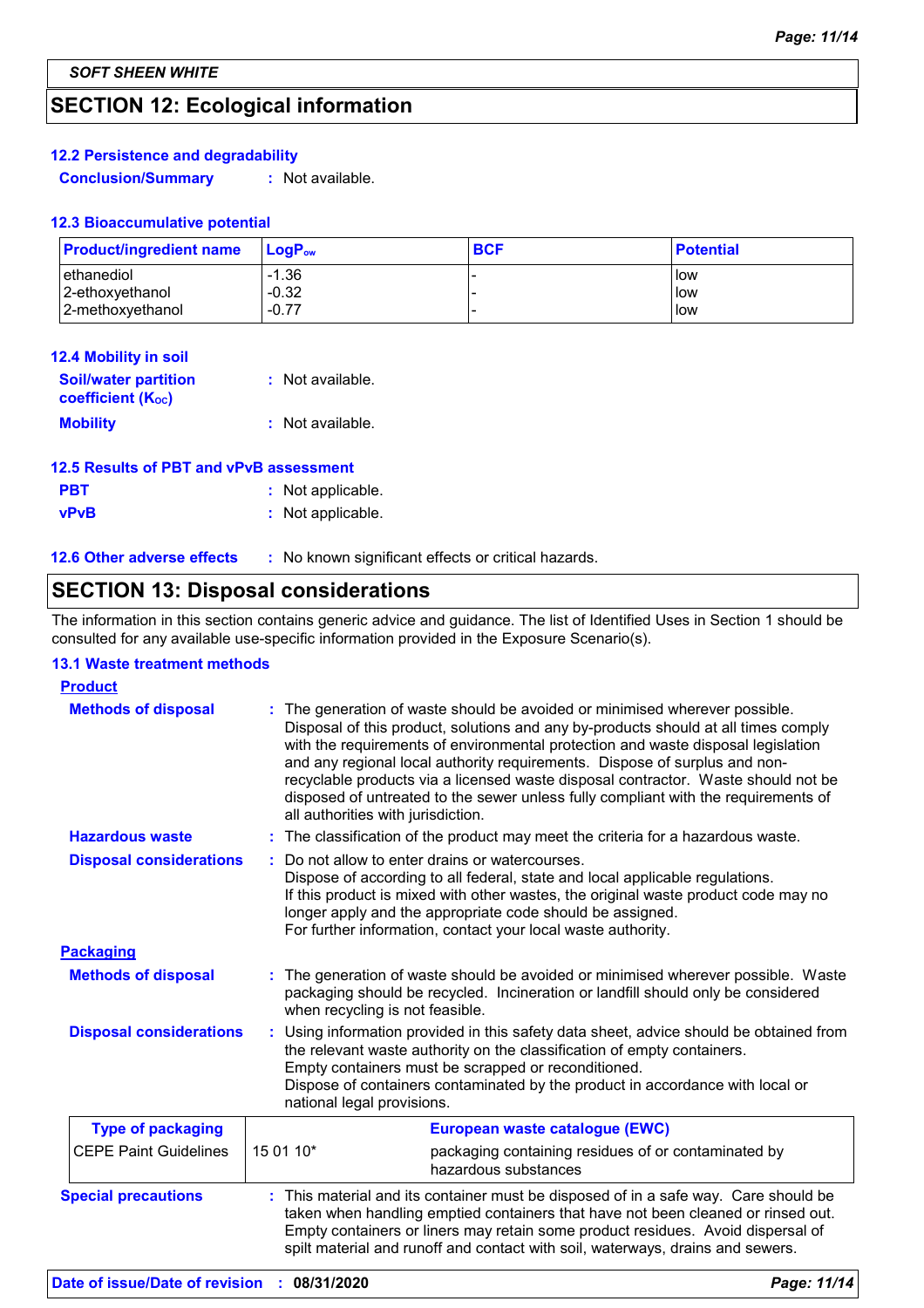*SOFT SHEEN WHITE*

### **SECTION 14: Transport information**

| Information pertaining to IATA and ADN is considered not relevant since the<br>material is not packaged in the correct approved packaging required of these<br>methods of transport. |                                                                                                                                                                                                                        |                       |
|--------------------------------------------------------------------------------------------------------------------------------------------------------------------------------------|------------------------------------------------------------------------------------------------------------------------------------------------------------------------------------------------------------------------|-----------------------|
|                                                                                                                                                                                      | <b>ADR</b>                                                                                                                                                                                                             | <b>IMDG</b>           |
| 14.1 UN number                                                                                                                                                                       | Not regulated.                                                                                                                                                                                                         | Not regulated.        |
| 14.2 UN proper<br>shipping name                                                                                                                                                      | Not applicable.                                                                                                                                                                                                        | Not applicable.       |
| <b>14.3 Transport</b><br>hazard class(es)<br><b>Class</b><br><b>Subsidiary class</b>                                                                                                 | Not applicable.                                                                                                                                                                                                        | Not applicable.       |
| <b>14.4 Packing group</b>                                                                                                                                                            | Not applicable.                                                                                                                                                                                                        | Not applicable.       |
| 14.5<br><b>Environmental</b><br>hazards<br><b>Marine pollutant</b><br><b>Marine pollutant</b><br><b>substances</b>                                                                   | No.                                                                                                                                                                                                                    | No.<br>Not available. |
| <b>14.6 Special</b><br>precautions for<br>user                                                                                                                                       | Transport within user's premises: always<br>transport in closed containers that are upright<br>and secure. Ensure that persons transporting<br>the product know what to do in the event of an<br>accident or spillage. |                       |
| <b>HI/Kemler number</b><br><b>Emergency</b><br>schedules (EmS)                                                                                                                       | Not available.                                                                                                                                                                                                         | Not applicable.       |
| <b>14.7 Transport in bulk</b><br>according to Annex II of<br><b>MARPOL and the IBC Code</b>                                                                                          | : Not applicable.                                                                                                                                                                                                      |                       |
| <b>Additional</b><br><b>information</b>                                                                                                                                              |                                                                                                                                                                                                                        |                       |
|                                                                                                                                                                                      | <b>SECTION 15: Regulatory information</b>                                                                                                                                                                              |                       |

#### **15.1 Safety, health and environmental regulations/legislation specific for the substance or mixture EU Regulation (EC) No. 1907/2006 (REACH)**

#### **Annex XIV - List of substances subject to authorisation**

#### **Annex XIV**

None of the components are listed, or the component present is below its threshold.

### **Substances of very high concern**

| <b>Ingredient name</b> | <b>Intrinsic property</b> | <b>Status</b> | <b>Reference</b><br>number | Date of<br>revision |
|------------------------|---------------------------|---------------|----------------------------|---------------------|
| 2-ethoxyethanol        | Toxic to reproduction     | Candidate     | ED/95/2010                 | 12/15/2010          |
| 2-methoxyethanol       | Toxic to reproduction     | Candidate     | ED/95/2010                 | 12/15/2010          |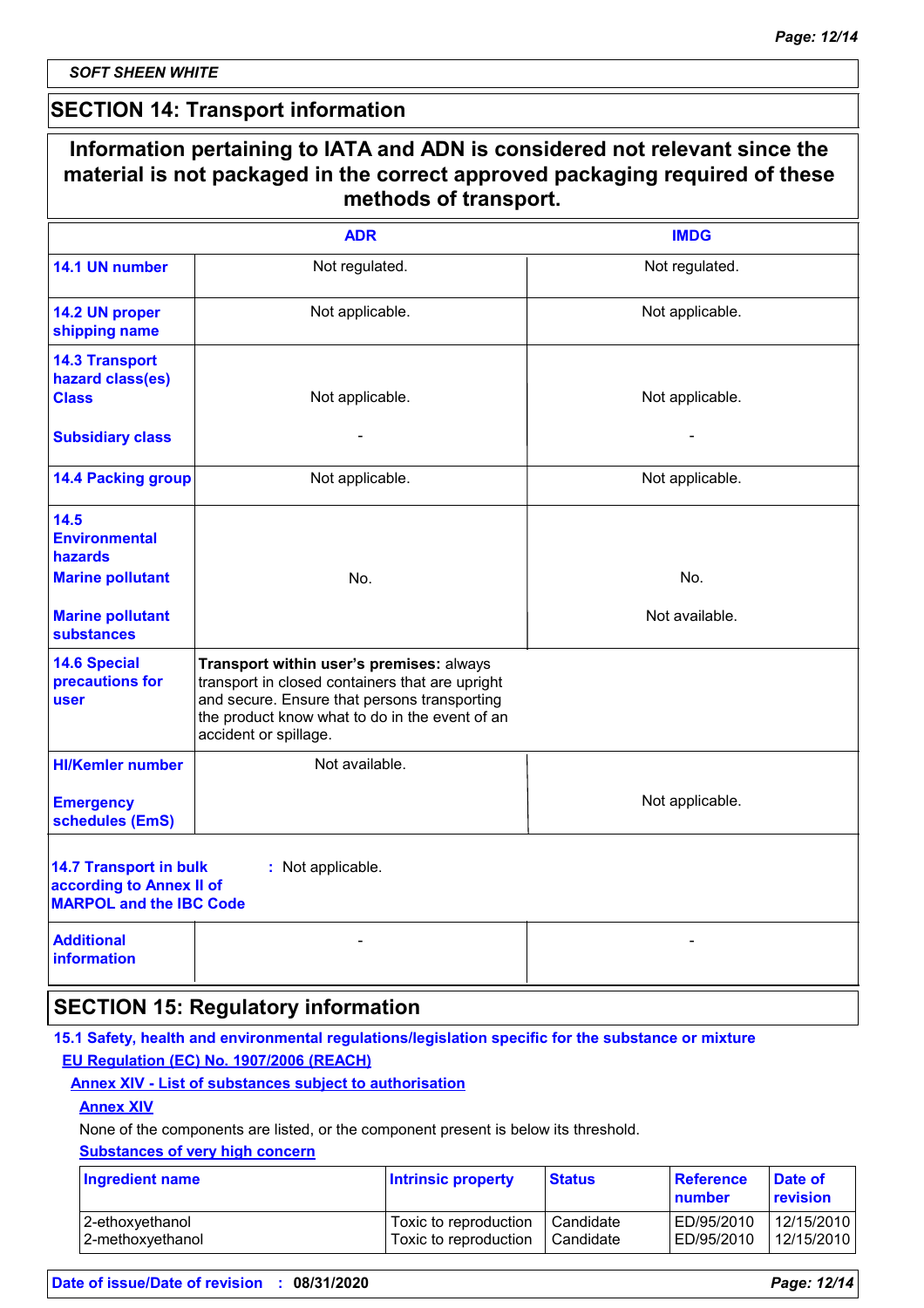### **SECTION 15: Regulatory information**

| <b>Annex XVII - Restrictions : Not applicable.</b><br>on the manufacture,<br>placing on the market<br>and use of certain<br>dangerous substances,<br>mixtures and articles |                                                                                                                                                                             |
|----------------------------------------------------------------------------------------------------------------------------------------------------------------------------|-----------------------------------------------------------------------------------------------------------------------------------------------------------------------------|
| <b>Other EU regulations</b><br><b>VOC for Ready-for-Use</b>                                                                                                                | : Not applicable.                                                                                                                                                           |
| <b>Mixture</b><br>Ozone depleting substances (1005/2009/EU)<br>Not listed.                                                                                                 |                                                                                                                                                                             |
| <b>Prior Informed Consent (PIC) (649/2012/EU)</b><br>Not listed.                                                                                                           |                                                                                                                                                                             |
| <b>Seveso Directive</b><br>This product is not controlled under the Seveso Directive.<br><b>International regulations</b><br>Not listed.                                   | <b>Chemical Weapon Convention List Schedules I, II &amp; III Chemicals</b>                                                                                                  |
| <b>Montreal Protocol (Annexes A, B, C, E)</b><br>Not listed.                                                                                                               |                                                                                                                                                                             |
| <b>Stockholm Convention on Persistent Organic Pollutants</b><br>Not listed.                                                                                                |                                                                                                                                                                             |
| <b>Rotterdam Convention on Prior Informed Consent (PIC)</b><br>Not listed.                                                                                                 |                                                                                                                                                                             |
| <b>UNECE Aarhus Protocol on POPs and Heavy Metals</b><br>Not listed.                                                                                                       |                                                                                                                                                                             |
| <b>15.2 Chemical safety</b><br>assessment                                                                                                                                  | : No Chemical Safety Assessment has been carried out.                                                                                                                       |
| <b>SECTION 16: Other information</b>                                                                                                                                       |                                                                                                                                                                             |
| <b>CEPE code</b>                                                                                                                                                           | : 1                                                                                                                                                                         |
|                                                                                                                                                                            | $\nabla$ Indicates information that has changed from previously issued version.                                                                                             |
| <b>Abbreviations and acronyms : ATE = Acute Toxicity Estimate</b>                                                                                                          | CLP = Classification, Labelling and Packaging Regulation [Regulation (EC) No.<br>1272/2008]<br><b>DMEL = Derived Minimal Effect Level</b><br>DNEL = Derived No Effect Level |

RRN = REACH Registration Number vPvB = Very Persistent and Very Bioaccumulative

**Procedure used to derive the classification according to Regulation (EC) No. 1272/2008 [CLP/GHS]**

| <b>Classification</b>   | Justification      |
|-------------------------|--------------------|
| Skin Sens. 1, H317      | Calculation method |
| Aquatic Chronic 3, H412 | Calculation method |

EUH statement = CLP-specific Hazard statement PBT = Persistent, Bioaccumulative and Toxic PNEC = Predicted No Effect Concentration

**Full text of abbreviated H statements**